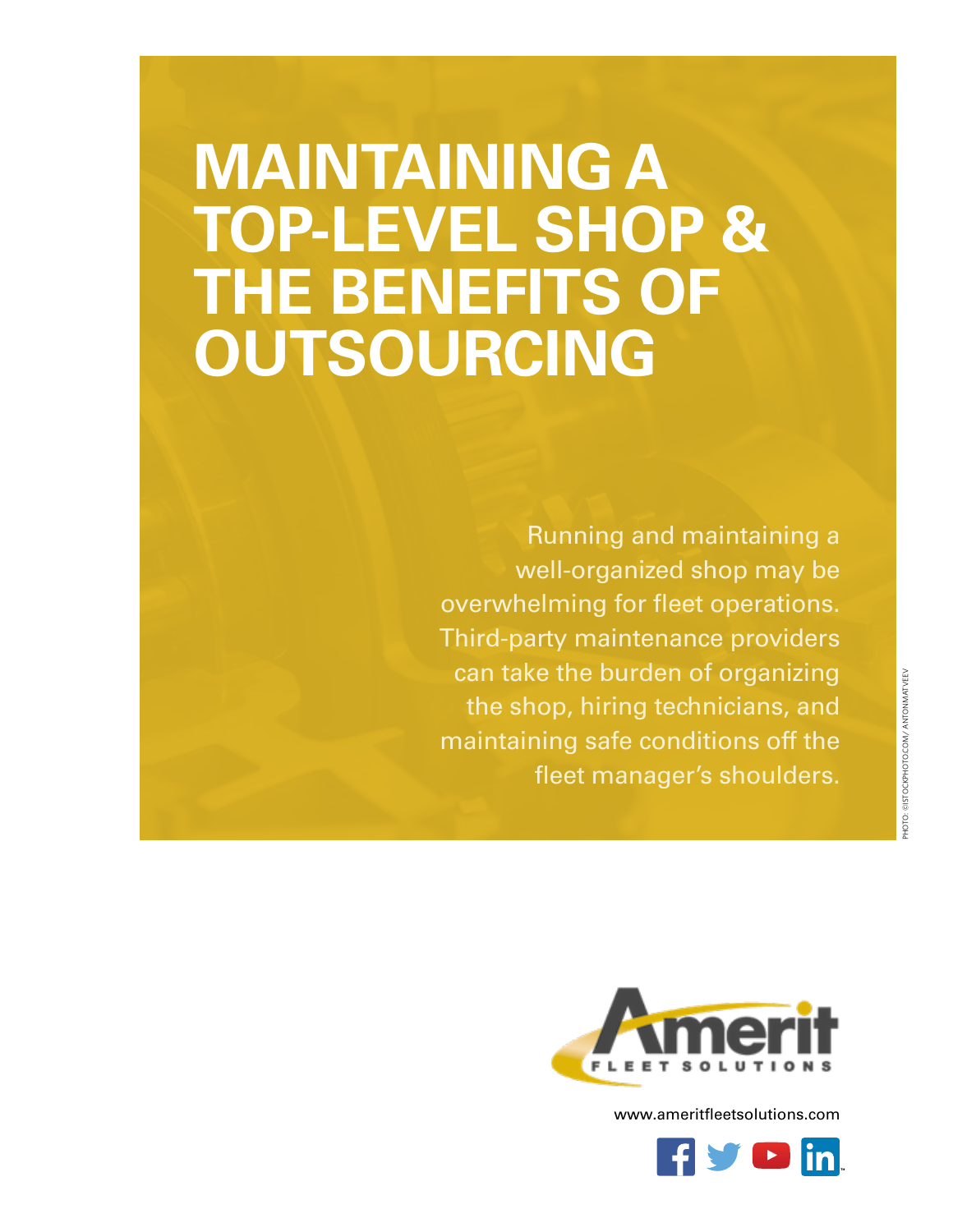### **Maintaining a Top-Level Shop & The Benefits of Outsourcing**



Having a well-organized and maintained workspace that can accommodate the fleet's heavy-duty trucks is fundamental to the success of a fleet maintenance program. It's crucial that fleets start with their garage facilities as the first piece of evaluating what their maintenance capabilities can and should be. To maintain a toplevel shop, fleets often must consider a long list of "to do" items that need constant attention to keep a shop running at peak efficiency. These tasks can be daunting, especially when maintaining a shop isn't a fleet's primary business.

This is where a third-party maintenance provider can lend fleets its expertise and outside perspective to objectively evaluate the shop's capabilities.

For example, one of the first things that Amerit does when working with a fleet is to understand if there is enough space to get the work done. The shop layout must be functional for all the types of heavy-duty truck repairs that will be needed by the fleet's vehicles. There may be a "quick lane" for small repairs, a bay for preventive maintenance checks, etc. But fleets often don't take into account situations when there may be a major repair that takes over the bulk of the shop's space. This is what a close examination of a maintenance space can determine for a fleet.

#### **MITIGATING RISK**

When a fleet operates its own maintenance facility, the company assumes the risks to vehicles, technicians, and drivers. If a technician is hurt on the job, that comes out of the fleet's budget, thus impacting the company's bottom line. If a mechanic misses a repair that leads to an accident, the fleet and the company as a whole will also likely open itself to liability.

One of the benefits of using a third-party maintenance provider is that it reduces exposure to risk along with the chances of an accident and the OSHA-related citations that will often follow. With reduced exposure to risk, liability insurance premiums—for those fleets that aren't selfinsured— may also go down.

From hazardous waste disposal and complying with OSHA regulations to employee safety, shop safety, and environmental concerns, these can also lead fleets to regulatory trouble. Keeping heavy-duty fleets not only running smoothly, but compliant with safety regulations is part of the service third-party maintenance providers bring to the table. For example, **[Amerit Fleet Solution](http://ameritfleetsolutions.com)[s](http://www.ameritfleetsolutions.com)** has worked closely with its fleet customers to train its employees about safety, environmental, and health issues that could not only affect the efficiency of the fleet operation, but bring with it fines and public embarrassment.

Fleets that operate alternative-fueled trucks also face liability issues, which a third-party maintenance provider likely has expertise navigating. For instance, Amerit Fleet Solutions has experience not only tapping into the laws relating to alternative fuels that are already on the books, but keeps abreast of the changes coming down the road stateby-state. As an example, Oklahoma technicians have to go through special, state-specific certifications to work on natural gas vehicles.

Third-party maintenance providers can handle the certification and compliance headaches that cost time and money.

#### **PROVIDING OUT-OF-THE-BOX SERVICE**

Many maintenance jobs can be classified as routine. But thanks to the increasing sophistication of today's fleet equipment it is becoming more computerized and more complicated, requiring technicians with a higher degree of skill—which can make it difficult to find a technician who can readily tackle the job. Because third-party maintenance providers see a much higher volume of vehicle and equipment types in any given year, they are more prepared to work on specialized units. A job that may be out of the ordinary for a fleet, may be run-of-themill for a maintenance provider.

As an example of the depth of knowledge a thirdparty maintenance provider can bring to a fleet client, Amerit Fleet Solutions maintains more than 100,000 assets nationwide, running the gamut from light- to heavy-duty, including high-mileage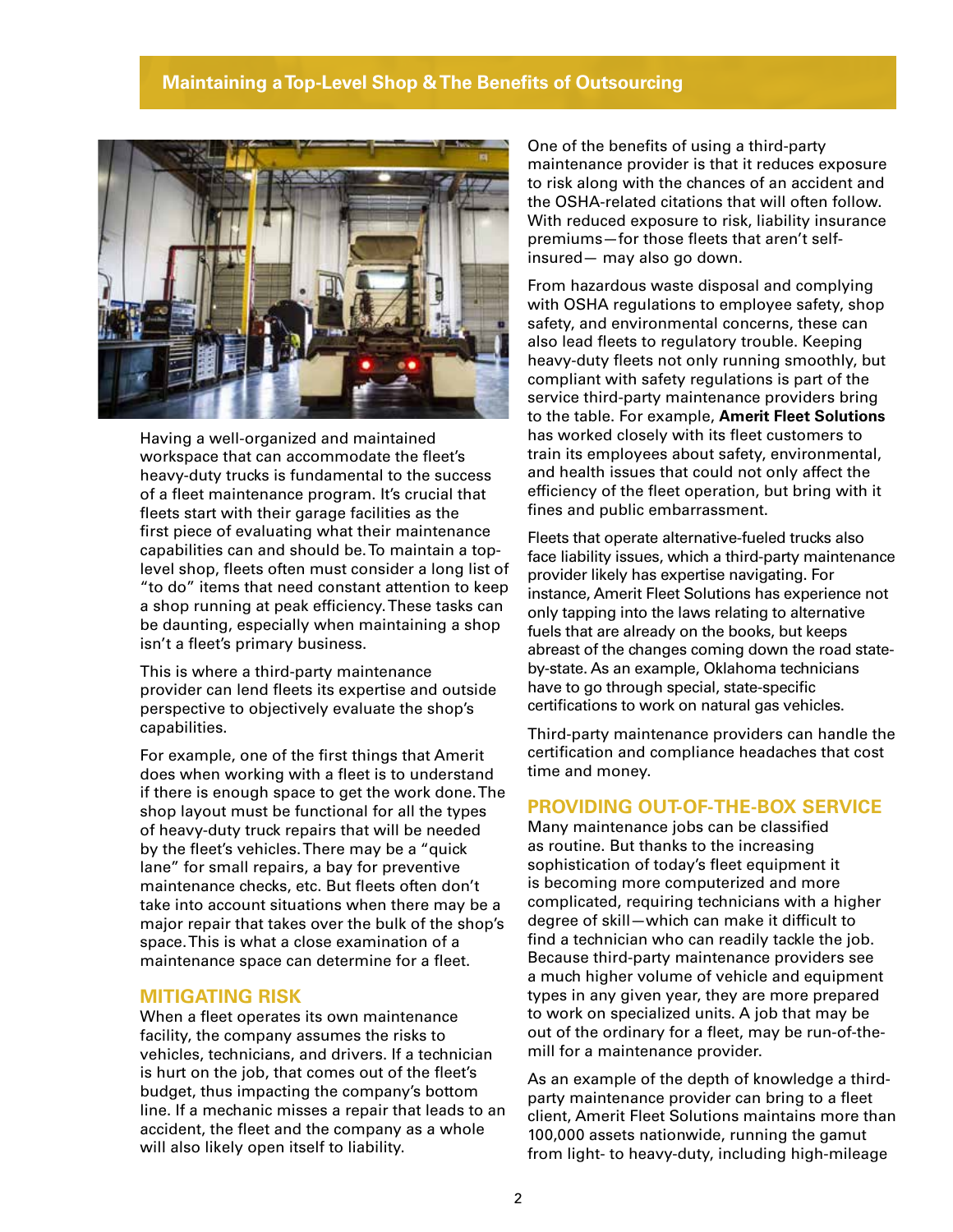# **Maintaining a Top-Level Shop & The Benefits of Outsourcing**

assets, dry and refrigerated trailers and aerial equipment. The company also services alt-fuel and hybrid vehicles, including electric, CNG, and LNG.

This depth of knowledge should be used to do more than service vehicles. A good third-party maintenance provider will bring new ideas to the fleet, helping to find solutions to fleetrelated problems and help to implement these ideas.

# **HIRING THE BEST**

Finding and training technicians can add to the overwhelming set of parameters for a fleet to deal with and is something a third-party maintenance provider can handle.



With larger staffs of technicians, a third-party maintenance provider has greater flexibility with scheduling. For Amerit, work shifts are scheduled around customers' needs. If vehicles are available during the day, technicians work on them at that time. If they're only available at night, mobile maintenance is another possibility. Instead of taking vehicles to a maintenance provider, trucks arrive on site to service vehicles after hours or on weekends when they're not in use.

Keeping employees focused on their core functions instead of spending time driving to the repair shop is another benefit of

Hiring qualified technicians can be a headache for a fleet-run maintenance program, particularly when it comes to recruiting, training, and coping with turnover. Using a third-party maintenance provider takes the responsibility of hiring, training, retention—and the associated costs—off the shoulders of the fleet manager.

For instance, Amerit Fleet Solutions invests heavily in **[training technicians](http://www.ameritfleetsolutions.com/our-difference/)**, encouraging them to obtain industry certifications, focusing on continued career development that creates a highly motivated and qualified technician workforce.

More important for the fleet, Amerit makes sure that all of the technicians servicing the fleet's vehicles have the same expertise as any OEM technician. Through online training from different OEMs and parts manufacturers to Automotive Service Excellence (ASE) training, Amerit keeps technician skill sets at the highest standards of professional certification and experience related to new technology, providing incentives to technicians to motivate them to continue and maintain their training.

With its large pool of available technicians, staffing disruptions and expenses due to training can be minimized by providing qualified temporary workers who can take over.

Third-party maintenance providers can also add flexibility in other ways. For instance, work shifts can be scheduled around a customer's needs.

a third-party maintenance solution. In addition to mobile servicing units that can handle off-hours repairs, third-party maintenance providers also offer vehicle pick-up and drop-off services to save employees the time at the repair shops.

## WHEN IS THE RIGHT TIME TO OUTSOURCE?

There are several situations that can cause fleets to consider outsourcing maintenance.

These include:

- Insufficient assets to support a brick-andmortar garage.
- Technician shortages.
- Overloaded maintenance staff.
- Lack of management to oversee repairs.
- Too many accidents on the job.
- Operating a decentralized fleet.
- Taking on more specialized assets.
- High maintenance costs.
- Renewed focus on core competencies.

The number of assets that a company must have in order for outsourcing to make sense is quite low. Amerit, for instance, has developed solutions for customers with as few as 10 heavy-duty assets.